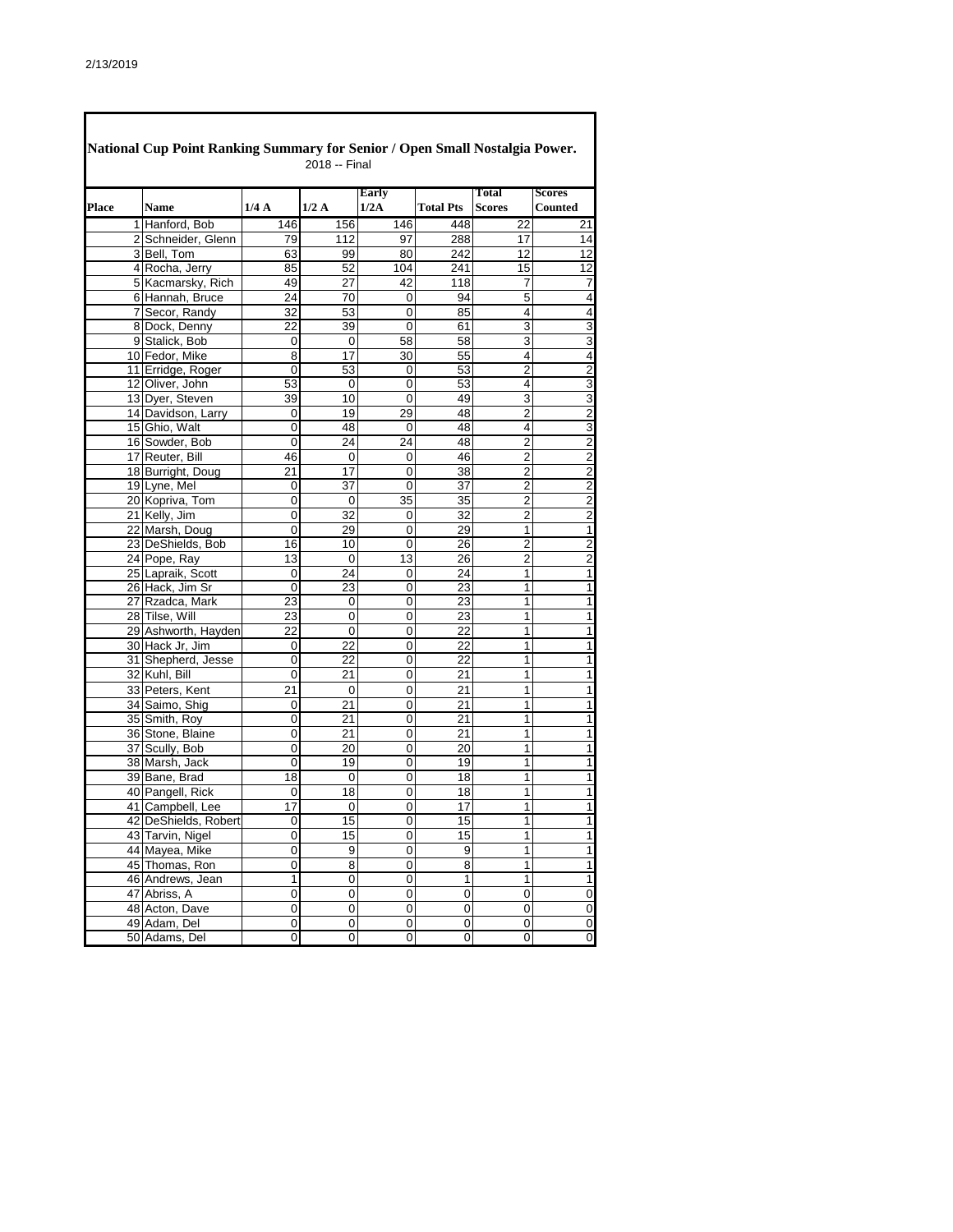$\mathsf \Gamma$ 

|              | National Cup Point Ranking Summary for Senior / Open Big Nostalgia Power.<br>2018 -- Final |                 |                |                 |                  |                     |                                 |  |  |  |  |
|--------------|--------------------------------------------------------------------------------------------|-----------------|----------------|-----------------|------------------|---------------------|---------------------------------|--|--|--|--|
| <b>Place</b> | <b>Name</b>                                                                                | A               | B              | C               | <b>Total Pts</b> | <b>Total Scores</b> | <b>Scores</b><br><b>Counted</b> |  |  |  |  |
| $\mathbf{1}$ | Schneider, Glenn                                                                           | 82              | 68             | 59              | 209              | 11                  | 11                              |  |  |  |  |
|              | 2 Bell, Tom                                                                                | 80              | 69             | 21              | 170              | 9                   | 9                               |  |  |  |  |
|              | 3 McNamee, Don                                                                             | 26              | 43             | 40              | 109              | 9                   | 6                               |  |  |  |  |
|              | 4 Erridge, Roger                                                                           | 43              | 53             | 0               | 96               | 5                   | 5                               |  |  |  |  |
|              | 5 Sowder, Bob                                                                              | 35              | 28             | 33              | 96               | 3                   | 3                               |  |  |  |  |
|              | 6 Secor, Randy                                                                             | 52              | 42             | 0               | 94               | 4                   | 4                               |  |  |  |  |
|              | 7 Dock, Denny                                                                              | 21              | 45             | 21              | 87               | 4                   | 4                               |  |  |  |  |
|              | 8 Kacmarsky, Richa                                                                         | 17              | 21             | 42              | 80               | 5                   | 4                               |  |  |  |  |
|              | 9 Smith, Gene                                                                              | $\overline{25}$ | 33             | $\overline{22}$ | 80               | 3                   | 3                               |  |  |  |  |
|              | 10 Hannah, Bruce                                                                           | 79              | $\mathbf 0$    | 0               | 79               | 5                   | 4                               |  |  |  |  |
|              | 11 Thomas, Ron                                                                             | 0               | 49             | 22              | 71               | 3                   | 3                               |  |  |  |  |
|              | 12 Ronney, Phil                                                                            | 17              | 0              | 47              | 64               | 4                   | 4                               |  |  |  |  |
|              | 13 Smith, Roy                                                                              | 37              | 0              | 23              | 60               | 3                   | $\ensuremath{\mathsf{3}}$       |  |  |  |  |
|              | 14 Davis, Greg                                                                             | 35              | 0              | 21              | 56               | 3                   | 3                               |  |  |  |  |
|              | 15 Davidson, Larry                                                                         | 0               | 23             | 28              | 51               | $\overline{2}$      | $\overline{\mathbf{c}}$         |  |  |  |  |
|              | 16 Hack, Jim                                                                               | 0               | 31             | 18              | 49               | 3                   | 3                               |  |  |  |  |
|              | 17 Swift, Bill                                                                             | 18              | 30             | 0               | 48               | 3                   | 3                               |  |  |  |  |
|              | 18 Hull, Jerry                                                                             | 22              | 25             | 0               | 47               | $\overline{2}$      | $\overline{2}$                  |  |  |  |  |
|              | 19 Bane, Brad                                                                              | 0               | 13             | 31              | 44               | 3                   | 3                               |  |  |  |  |
|              | 20 Hanford, Bob                                                                            | 21              | $\mathbf 0$    | 23              | 44               | $\overline{2}$      | $\overline{2}$                  |  |  |  |  |
|              |                                                                                            |                 | $\mathbf 0$    |                 |                  | $\overline{2}$      |                                 |  |  |  |  |
|              | 21 Blake, Simon                                                                            | 30              |                | 13              | 43               |                     | $\overline{2}$                  |  |  |  |  |
|              | 22 Heinrich, Allen                                                                         | 0               | 20             | 19              | 39               | $\overline{2}$      | $\overline{2}$                  |  |  |  |  |
|              | 23 DeShields, Bob                                                                          | 16              | 21             | 0               | 37               | 2                   | $\overline{2}$                  |  |  |  |  |
|              | 24 Cron, Alvin                                                                             | 14              | 22             | 0               | 36               | 3                   | 3                               |  |  |  |  |
|              | 25 Lapraik, Scott                                                                          | 0               | 36             | 0               | 36               | $\overline{2}$      | $\overline{2}$                  |  |  |  |  |
|              | 26 Kelly, Jim                                                                              | 17              | 14             | 0               | 31               | 2                   | $\overline{2}$                  |  |  |  |  |
|              | 27 Rocha, Jerry                                                                            | 27              | 0              | 0               | 27               | 2                   | $\overline{2}$                  |  |  |  |  |
|              | 28 Stalick, Ted                                                                            | 26              | $\mathbf 0$    | 0               | 26               | 1                   | 1                               |  |  |  |  |
|              | 29 Marsh, Doug                                                                             | 0               | $\mathbf 0$    | 23              | 23               | 1                   | 1                               |  |  |  |  |
|              | 30 Mollendorf, Joe                                                                         | 0               | 22             | 0               | 22               | 1                   | 1                               |  |  |  |  |
|              | 31 Oliver, John                                                                            | 0               | 22             | 0               | 22               | 1                   | $\mathbf{1}$                    |  |  |  |  |
|              | 32 Fedor, Mike                                                                             | 0               | 21             | 0               | 21               | 1                   | 1                               |  |  |  |  |
|              | 33 Kruse, Matt                                                                             | 21              | 0              | 0               | 21               | 1                   | $\mathbf{1}$                    |  |  |  |  |
|              | 34 Saimo, Shig                                                                             | 21              | $\mathbf 0$    | 0               | 21               | 1                   | 1                               |  |  |  |  |
|              | 35 Shepherd, Jesse                                                                         | 21              | $\mathbf 0$    | 0               | 21               | 1                   | 1                               |  |  |  |  |
|              | 36 Bane, Ruth                                                                              | 20              | 0              | 0               | 20               | 1                   | 1                               |  |  |  |  |
|              | 37 Nyhegn, Henning                                                                         | 19              | 0              | 0               | 19               | 1                   | $\mathbf{1}$                    |  |  |  |  |
|              | 38 Dona, Steve                                                                             | 18              | 0              | 0               | 18               | 1                   | 1                               |  |  |  |  |
|              | 39 Blankenship, Jim                                                                        | 17              | 0              | 0               | 17               | 1                   | 1                               |  |  |  |  |
|              | 40 Lyne, Mel                                                                               | 13              | 0              | 0               | 13               | 1                   | $\mathbf 1$                     |  |  |  |  |
|              | 41 Sparling, John                                                                          | 0               | 0              | 13              | 13               | 1                   | 1                               |  |  |  |  |
|              | 42 Stalick, Bob                                                                            | 0               | 10             | 0               | 10               | 1                   | 1                               |  |  |  |  |
|              | 43 Scully, Bob                                                                             | 6               | 0              | $\pmb{0}$       | 6                | 1                   | $\mathbf{1}$                    |  |  |  |  |
|              | 44 Abriss, A                                                                               | 0               | $\mathbf 0$    | 0               | 0                | 0                   | $\mathbf 0$                     |  |  |  |  |
|              | 45 Acton, Dave                                                                             | 0               | $\pmb{0}$      | 0               | 0                | $\pmb{0}$           | 0                               |  |  |  |  |
|              | 46 Adam, Del                                                                               | 0               | $\mathbf 0$    | 0               | 0                | $\pmb{0}$           | $\overline{0}$                  |  |  |  |  |
|              | 47 Adams, Del                                                                              | 0               | 0              | $\pmb{0}$       | 0                | $\pmb{0}$           | $\pmb{0}$                       |  |  |  |  |
|              | 48 Alnes, B                                                                                | $\overline{0}$  | $\mathbf 0$    | 0               | $\mathbf 0$      | $\mathbf 0$         | $\mathbf 0$                     |  |  |  |  |
|              | 49 Anderson, D                                                                             | 0               | 0              | 0               | 0                | 0                   | $\pmb{0}$                       |  |  |  |  |
|              | 50 Andrews, Jean                                                                           | $\overline{0}$  | $\overline{0}$ | 0               | 0                | $\pmb{0}$           | $\overline{0}$                  |  |  |  |  |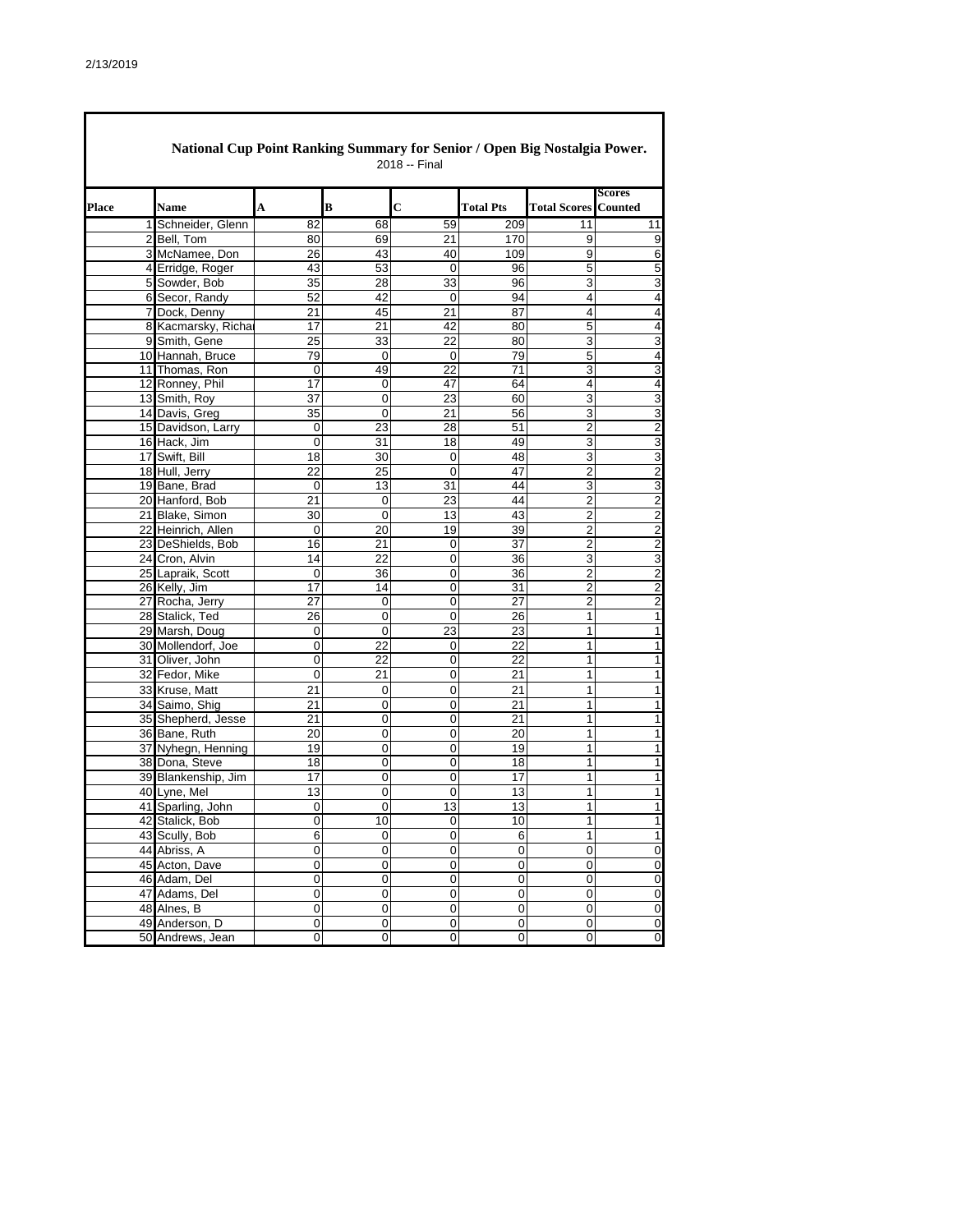$\blacksquare$ 

|              | National Cup Points Alpha Summary for Senior/Open AMA Power<br>2018 -- Final |                      |                 |             |                |                 |             |                  |                        |                                 |  |  |
|--------------|------------------------------------------------------------------------------|----------------------|-----------------|-------------|----------------|-----------------|-------------|------------------|------------------------|---------------------------------|--|--|
| <b>Place</b> |                                                                              | <b>Name</b>          | 1/2A            | A           | B              | C               | D           | <b>Total Pts</b> | Total<br><b>Scores</b> | <b>Scores</b><br><b>Counted</b> |  |  |
|              |                                                                              | 1 Brown, Gerald      | 107             | 109         | 64             | 109             | 93          | 482              | 21                     | 21                              |  |  |
|              |                                                                              | 2 Bell, Tom          | 38              | 105         | 89             | 104             | 81          | 417              | 22                     | 22                              |  |  |
|              |                                                                              | 3 Menanno, Guy       | 22              | 73          | 34             | 84              | 46          | 259              | 10                     | 9                               |  |  |
|              |                                                                              | 4 Edmonson, Dave     | 43              | 42          | 42             | 0               | 42          | 169              | 8                      | 8                               |  |  |
|              |                                                                              | 5 Thomas, Ron        | $\mathbf 0$     | 38          | 73             | 54              | 0           | 165              | 8                      | 8                               |  |  |
|              |                                                                              | 6 Morris, George     | 39              | 15          | 52             | 18              | 18          | 142              | 8                      | 8                               |  |  |
|              |                                                                              | 7 Kruse, Jim         | 75              | 41          | 0              | 21              | 0           | 137              | 11                     | 8                               |  |  |
|              |                                                                              | 8 Avila, George      | 0               | 34          | 21             | 38              | 38          | 131              | 7                      | 7                               |  |  |
|              |                                                                              | 9 Hull, Jerry        | $\overline{0}$  | 35          | 27             | 69              | 0           | 131              | 7                      | 7                               |  |  |
|              |                                                                              | 10 Hack, James       | 46              | 0           | 13             | 44              | 17          | 120              | 8                      | 6                               |  |  |
|              |                                                                              | 11 Dunham, Robert II | 0               | 43          | 36             | 15              | 22          | 116              | 6                      | 6                               |  |  |
|              |                                                                              | 12 Carman, Jeff      | 0               | 53          | 0              | 36              | 24          | 113              | 6                      | 5                               |  |  |
|              |                                                                              | 13 Donnelley, Robert | 38              | 21          | 17             | 23              | 0           | 99               | 5                      | 5                               |  |  |
|              |                                                                              | 14 Hannah, Bruce     | 48              | 47          | 0              | 0               | 0           | 95               | 4                      | 4                               |  |  |
|              |                                                                              | 15 Kelley, Jim       | 47              | 42          | $\mathbf 0$    | 0               | $\mathbf 0$ | 89               | 7                      | 4                               |  |  |
|              |                                                                              | 16 Kerger, Terry     | 32              | 14          | 21             | 0               | 22          | 89               | 4                      | 4                               |  |  |
|              |                                                                              | 17 Parker, Jim       | 0               | $\mathbf 0$ | 37             | 40              | $\mathbf 0$ | 77               | 4                      | $\overline{4}$                  |  |  |
|              |                                                                              | 18 DeMeritte, Jim    | 0               | 17          | $\mathbf 0$    | 42              | 17          | 76               | 4                      | 4                               |  |  |
|              |                                                                              | 19 Marsh, Jack       | 0               | 0           | 18             | $\overline{23}$ | 33          | 74               | 4                      | 4                               |  |  |
|              |                                                                              | 20 Dock, Denny       | 0               | 30          | 24             | 18              | 0           | 72               | 4                      | 4                               |  |  |
|              |                                                                              | 21 Ronney, Philip    | 0               | 0           | 32             | 36              | 0           | 68               | 4                      | 4                               |  |  |
|              |                                                                              | 22 Lyne, Mel         | 33              | 32          | $\mathbf 0$    | 0               | 0           | 65               | 4                      | 4                               |  |  |
|              |                                                                              | 23 King, Troy        | 18              | 21          | 21             | 0               | 0           | 60               | 3                      | 3                               |  |  |
|              |                                                                              | 24 Sperzel, Hank     | 0               | 43          | $\mathbf 0$    | 0               | 17          | 60               | 3                      | 3                               |  |  |
|              |                                                                              | 25 Lapraick, Scott   | 14              | 18          | 23             | 0               | 0           | 55               | 3                      | 3                               |  |  |
|              |                                                                              | 26 Menanno, Neal     | 0               | 51          | 0              | 0               | $\mathbf 0$ | 51               | 2                      | $\overline{2}$                  |  |  |
|              |                                                                              | 27 Berry, Dan        | $\mathbf 0$     | $\mathbf 0$ | 29             | 20              | $\mathbf 0$ | 49               | $\overline{2}$         | $\overline{c}$                  |  |  |
|              |                                                                              | 28 Decker, Ed        | 0               | 0           | 0              | 42              | 0           | 42               | 4                      | $\overline{c}$                  |  |  |
|              |                                                                              | 29 Heinrich, Al      | 0               | $\mathbf 0$ | 18             | 5               | 19          | 42               | 3                      | 3                               |  |  |
|              |                                                                              | 30 Taylor, Jim       | 10              | 32          | 0              | 0               | 0           | 42               | 3                      | 3                               |  |  |
|              |                                                                              | 31 Kruse, Matthew    | 41              | $\mathbf 0$ | $\mathbf 0$    | 0               | $\mathbf 0$ | 41               | $\overline{2}$         | $\overline{\mathbf{c}}$         |  |  |
|              |                                                                              | 32 Dona, Gordon      | 38              | 0           | 0              | 0               | 0           | 38               | 2                      | $\overline{\mathbf{c}}$         |  |  |
|              |                                                                              | 33 Thompson, Ronnie  | 17              | 20          | $\overline{0}$ | 0               | $\Omega$    | 37               | $\overline{2}$         | $\overline{2}$                  |  |  |
|              |                                                                              | 34 Bertrand, Dick    | 0               | $\mathbf 0$ | $\mathbf 0$    | 13              | 22          | 35               | 2                      | $\overline{c}$                  |  |  |
|              |                                                                              | 35 Kelley, Stan      | 34              | 0           | $\mathbf 0$    | 0               | 0           | 34               | $\overline{c}$         | $\overline{c}$                  |  |  |
|              |                                                                              | 36 Spence, Steve     | 34              | 0           | 0              | 0               | 0           | 34               | 2                      | 2                               |  |  |
|              |                                                                              | 37 Mollendorf, Joe   | 33              | $\mathbf 0$ | 0              | 0               | 0           | 33               | $\overline{2}$         | $\overline{2}$                  |  |  |
|              |                                                                              | 38 DeShields, Rbt    | 30              | $\mathbf 0$ | 0              | 0               | 0           | 30               | 1                      | $\mathbf{1}$                    |  |  |
|              |                                                                              | 39 Kelly, Bill       | 0               | 29          | 0              | 0               | 0           | 29               | 2                      | $\overline{c}$                  |  |  |
|              |                                                                              | 40 Bocckinfuso, Jim  | 27              | $\mathbf 0$ | 0              | 0               | $\mathbf 0$ | 27               | $\mathbf{1}$           | 1                               |  |  |
|              |                                                                              | 41 Mathies, Hulan    | 0               | 0           | 16             | 0               | 9           | 25               | 2                      | $\overline{c}$                  |  |  |
|              |                                                                              | 42 Sparling, John    | $\overline{25}$ | 0           | 0              |                 |             | $\overline{25}$  | $\mathbf{1}$           |                                 |  |  |
|              |                                                                              | 43 Ashworth, Hayden  | 0               | 23          | $\mathbf 0$    | $\mathsf 0$     | $\mathbf 0$ | 23               | $\mathbf{1}$           | 1                               |  |  |
|              |                                                                              | 44 Fedor, Mike       | 23              | 0           | 0              | 0               | 0           | 23               | 1                      | 1                               |  |  |
|              |                                                                              | 45 Bane, Brad        | 0               | 22          | 0              | 0               | $\mathbf 0$ | 22               | 1                      | 1                               |  |  |
|              |                                                                              | 46 Grell, Bruce      | 22              | $\pmb{0}$   | 0              | 0               | $\pmb{0}$   | 22               | 1                      | 1                               |  |  |
|              |                                                                              | 47 Myers, Dick       | 0               | $\pmb{0}$   | 0              | 22              | $\mathbf 0$ | 22               | $\mathbf{1}$           | 1                               |  |  |
|              |                                                                              | 48 Pangell, Rick     | 22              | $\pmb{0}$   | 0              | 0               | $\pmb{0}$   | 22               | 1                      | 1                               |  |  |
|              |                                                                              | 49 Dona, Steve       | 0               | $\pmb{0}$   | 21             | 0               | 0           | 21               | $\mathbf{1}$           | 1                               |  |  |
|              |                                                                              | 50 Kear, Ken         | 21              | $\pmb{0}$   | 0              | 0               | $\pmb{0}$   | 21               | $\mathbf{1}$           | 1                               |  |  |
|              |                                                                              |                      |                 |             |                |                 |             |                  |                        |                                 |  |  |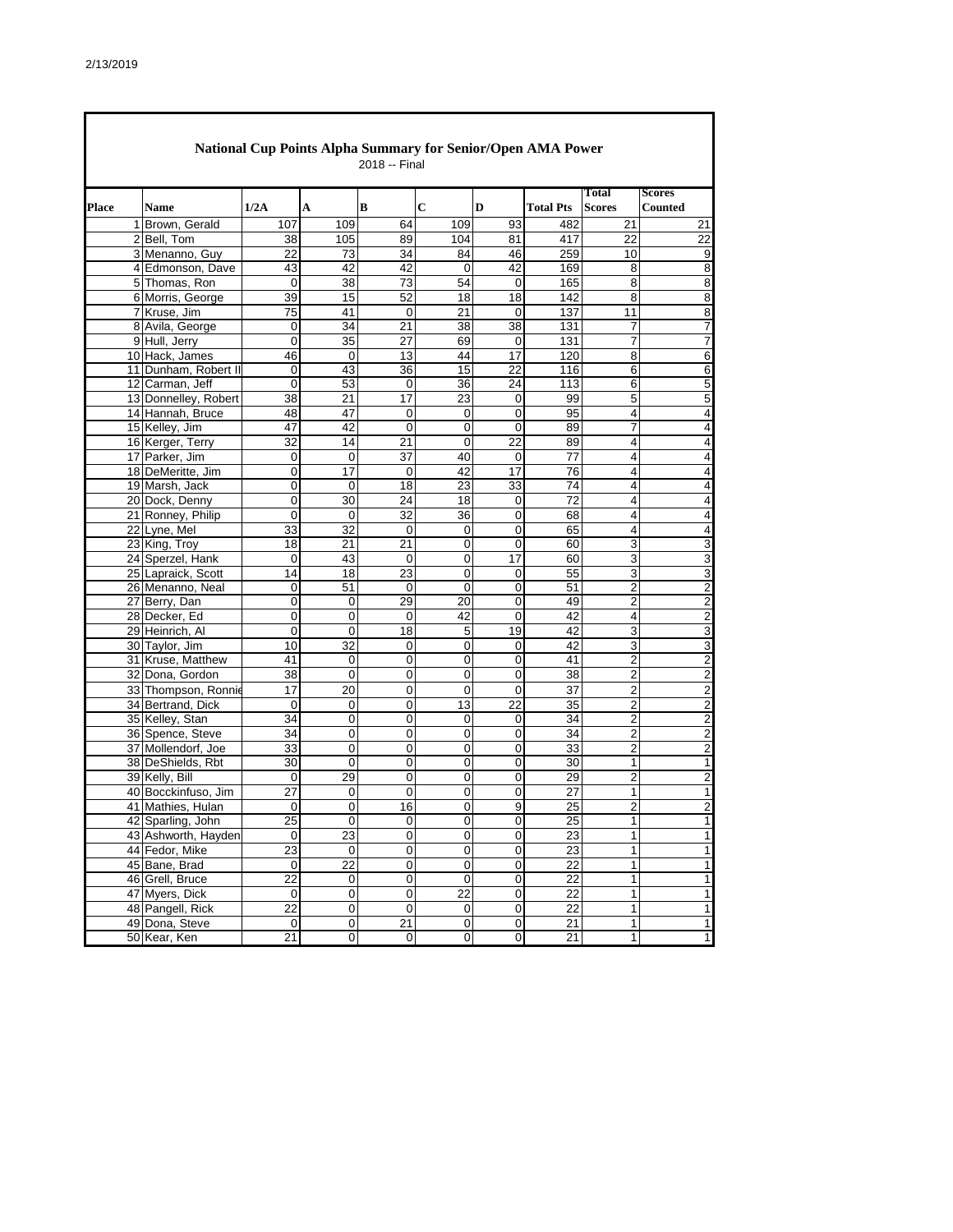|       | National Cup Point Ranking Summary for Senior / Open Classic Power.<br>2018 -- Final |                      |                |           |                |                  |                               |                                 |  |  |  |  |
|-------|--------------------------------------------------------------------------------------|----------------------|----------------|-----------|----------------|------------------|-------------------------------|---------------------------------|--|--|--|--|
| Place |                                                                                      | <b>Name</b>          | 1/2A           | A/B       | C/D            | <b>Total Pts</b> | <b>Total</b><br><b>Scores</b> | <b>Scores</b><br><b>Counted</b> |  |  |  |  |
|       |                                                                                      | 1 Hanford, Bob       | 132            | 139       | 118            | 389              | 22                            | 21                              |  |  |  |  |
|       |                                                                                      | 2 Brown, Gerald      | 137            | 139       | 82             | 358              | 18                            | 18                              |  |  |  |  |
|       |                                                                                      | 3Bell, Tom           | 77             | 114       | 90             | 281              | 15                            | 15                              |  |  |  |  |
|       |                                                                                      | 4 Dunham, R II       | 60             | 60        | 57             | 177              | 9                             | 9                               |  |  |  |  |
|       |                                                                                      | 5 Marsh, Jack        | 40             | 45        | 46             | 131              | 7                             | 6                               |  |  |  |  |
|       |                                                                                      | 6 Hack, James (SR)   | 48             | 39        | 35             | 122              | 12                            | 6                               |  |  |  |  |
|       |                                                                                      | 7 Kruse, Jim         | 50             | 21        | 35             | 106              | 5                             | $\overline{5}$                  |  |  |  |  |
|       |                                                                                      | 8 Dock, Denny        | 30             | 47        | 18             | 95               | 6                             | 5                               |  |  |  |  |
|       |                                                                                      | 9 Mollendorf, Joe    | 44             | 44        | $\mathbf 0$    | 88               | $\overline{4}$                | 4                               |  |  |  |  |
|       |                                                                                      | 10 Thompson, Ronnie  | 35             | 29        | 21             | 85               | 3                             | 3                               |  |  |  |  |
|       |                                                                                      | 11 Berry, Dan        | 30             | 24        | 26             | 80               | 3                             | 3                               |  |  |  |  |
|       |                                                                                      | 12 Lapraik, Scott    | 37             | 42        | 0              | 79               | 4                             | 4                               |  |  |  |  |
|       |                                                                                      | 13 Morris, George    | 12             | 22        | 24             | 58               | 3                             | 3                               |  |  |  |  |
|       |                                                                                      | 14 Bertrand, Dick    | 0              | 0         | 55             | 55               | 6                             | 3                               |  |  |  |  |
|       |                                                                                      | 15 Schneider, Glenn  | 46             | 7         | 0              | 53               | 3                             | 3                               |  |  |  |  |
|       |                                                                                      | 16 Bane, Brad        | 17             | 0         | 31             | 48               | $\overline{2}$                | $\overline{c}$                  |  |  |  |  |
|       |                                                                                      | 17 Voss, George      | 0              | 19        | 24             | 43               | 2                             | $\boldsymbol{2}$                |  |  |  |  |
|       |                                                                                      | 18 Thomas, Ron       | 0              | 22        | 19             | 41               | $\overline{2}$                | 2                               |  |  |  |  |
|       |                                                                                      | 19 Ghio. Walt        | 40             | 0         | 0              | 40               | $\overline{2}$                | $\overline{2}$                  |  |  |  |  |
|       |                                                                                      | 20 Sperzel, Hank     | $\Omega$       | 31        | 0              | 31               | $\overline{2}$                | $\overline{2}$                  |  |  |  |  |
|       |                                                                                      | 21 Reuter, Bill      | 30             | 0         | 0              | 30               | $\overline{2}$                | $\overline{2}$                  |  |  |  |  |
|       |                                                                                      | 22 Bocckinfuso, Jim  | 25             | 0         | 0              | 25               | 1                             | 1                               |  |  |  |  |
|       |                                                                                      | 23 King, Troy        | 24             | 0         | 0              | 24               | 1                             | $\overline{1}$                  |  |  |  |  |
|       |                                                                                      | 24 Parker, Jim       | 13             | 9         | 0              | 22               | 2                             | $\overline{2}$                  |  |  |  |  |
|       |                                                                                      | 25 Surguine, Skeeter | 0              | 0         | 22             | $\overline{22}$  | 1                             | $\overline{1}$                  |  |  |  |  |
|       |                                                                                      | 26 Donnelly, Robert  | 0              | 21        | 0              | 21               | 1                             | 1                               |  |  |  |  |
|       |                                                                                      | 27 Saimo, Shig       | 21             | 0         | 0              | 21               | 1                             | $\mathbf{1}$                    |  |  |  |  |
|       |                                                                                      | 28 Fedor, Mike       | 18             | 0         | 0              | 18               | 1                             | 1                               |  |  |  |  |
|       |                                                                                      | 29 Garnas, Ron       | 18             | 0         | 0              | 18               | 1                             | $\mathbf{1}$                    |  |  |  |  |
|       |                                                                                      | 30 Hull, Jerry       | 0              | 17        | 0              | 17               | 1                             | 1                               |  |  |  |  |
|       |                                                                                      | 31 DeMeritte, Jim    | 0              | 0         | 16             | 16               | 1                             | 1                               |  |  |  |  |
|       |                                                                                      | 32 Hack, Jim         | 15             | 0         | 0              | 15               | 1                             | 1                               |  |  |  |  |
|       |                                                                                      | 33 Grell, Bruce      | 14             | 0         | $\overline{0}$ | 14               | 1                             | $\mathbf{1}$                    |  |  |  |  |
|       |                                                                                      | 34 Avila, George     | 0              | 0         | 13             | 13               | 1                             | 1                               |  |  |  |  |
|       |                                                                                      | 35 Kruse, Matthew    | 13             | 0         | 0              | 13               | 1                             | 1                               |  |  |  |  |
|       |                                                                                      | 36 Ashworth, Hayden  | 0              | 9         | 0              | 9                | 1                             | 1                               |  |  |  |  |
|       |                                                                                      | 37 Edmonson, Robert  | $\overline{9}$ | 0         | 0              | $\overline{9}$   | 1                             | 1                               |  |  |  |  |
|       |                                                                                      | 38 Strengell, Eric   | 7              | 0         | 0              | 7                | 1                             | 1                               |  |  |  |  |
|       |                                                                                      | 39 Adams, D          | 0              | 0         | 0              | 0                | 0                             | $\pmb{0}$                       |  |  |  |  |
|       |                                                                                      | 40 Allebone, Ted     | 0              | 0         | 0              | 0                | 0                             | $\pmb{0}$                       |  |  |  |  |
|       |                                                                                      | 41 Anderson, D       | 0              | 0         | 0              | 0                | 0                             | 0                               |  |  |  |  |
|       |                                                                                      | 42 Anderson, J       | 0              | 0         | 0              | 0                | 0                             | $\pmb{0}$                       |  |  |  |  |
|       |                                                                                      | 43 Anderson, R       | 0              | 0         | $\overline{0}$ | 0                | 0                             | $\pmb{0}$                       |  |  |  |  |
|       |                                                                                      | 44 Andrews, Jean     | 0              | 0         | 0              | $\pmb{0}$        | 0                             | $\pmb{0}$                       |  |  |  |  |
|       |                                                                                      | 45 Arden, C.         | 0              | 0         | 0              | $\pmb{0}$        | 0                             | 0                               |  |  |  |  |
|       |                                                                                      | 46 Armentrout, J     | 0              | 0         | 0              | $\mathbf 0$      | $\pmb{0}$                     | $\pmb{0}$                       |  |  |  |  |
|       |                                                                                      | 47 Augustus, B       | 0              | 0         | 0              | 0                | 0                             | 0                               |  |  |  |  |
|       |                                                                                      | 48 Avallone, E       | 0              | $\pmb{0}$ | 0              | $\mathbf 0$      | 0                             | $\overline{0}$                  |  |  |  |  |
|       |                                                                                      | 49 Baker, D          | 0              | 0         | 0              | 0                | 0                             | 0                               |  |  |  |  |
|       |                                                                                      | 50 Bane, Ruth        | 0              | 0         | 0              | 0                | 0                             | $\overline{0}$                  |  |  |  |  |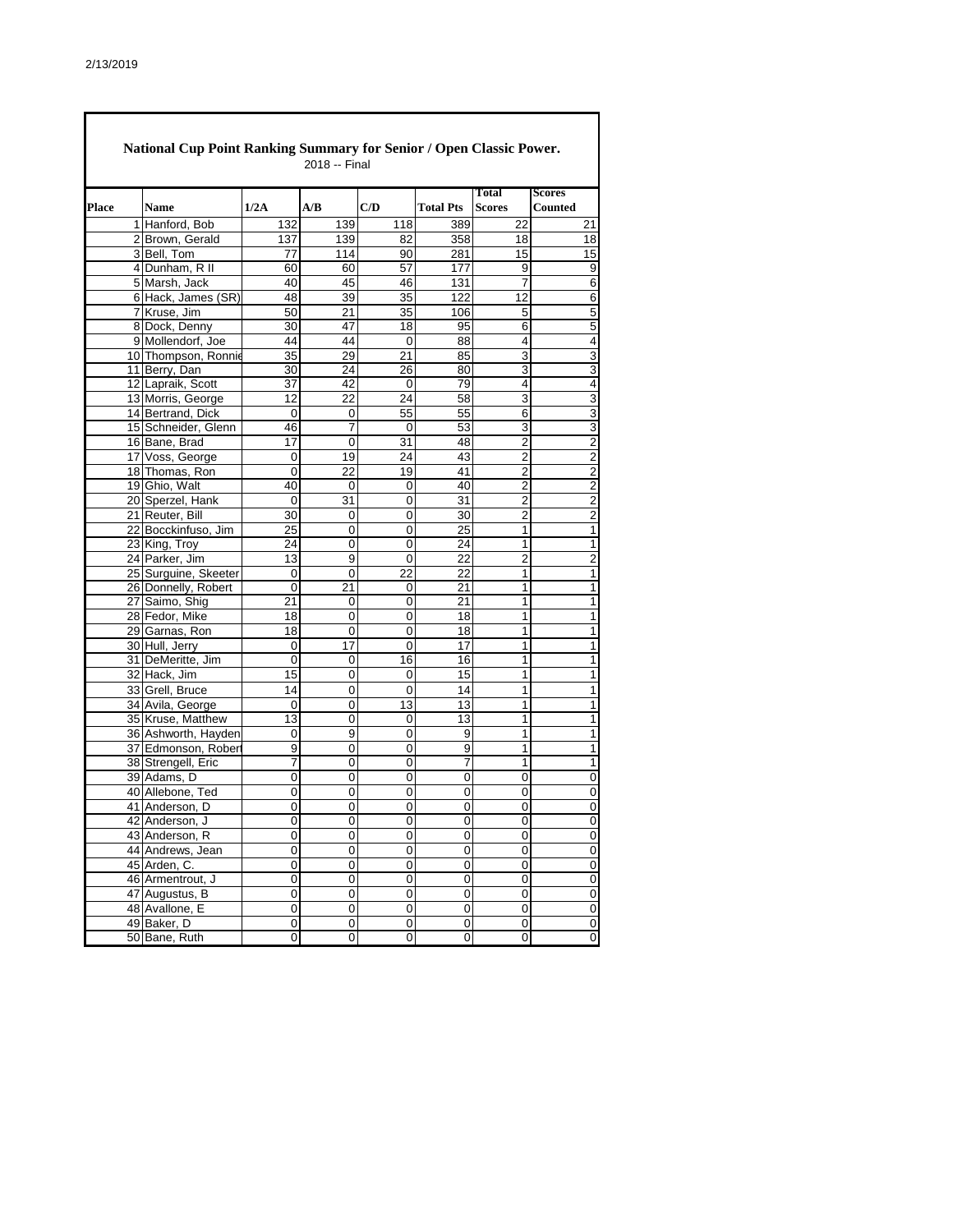|       | <b>National Cup Point Ranking Summary for Senior / Open AMA Rubber.</b><br>2018 -- Final |                      |                 |                 |                  |                  |                         |                                 |  |  |  |  |
|-------|------------------------------------------------------------------------------------------|----------------------|-----------------|-----------------|------------------|------------------|-------------------------|---------------------------------|--|--|--|--|
| Place |                                                                                          | <b>Name</b>          | $P-30$          | Moffett         | <b>Mulvihill</b> | <b>Total Pts</b> | Total<br><b>Scores</b>  | <b>Scores</b><br><b>Counted</b> |  |  |  |  |
|       |                                                                                          | 1 Hanford, Bob       | 108             | 86              | 86               | 280              | 14                      | 14                              |  |  |  |  |
|       |                                                                                          | 2 Powell, Chuck      | 129             | 0               | 63               | 192              | 9                       | 9                               |  |  |  |  |
|       |                                                                                          | 3 Brown, Gerald      | 46              | $\overline{20}$ | 79               | 145              | 6                       | 6                               |  |  |  |  |
|       |                                                                                          | 4 Brooks, Clint      | 128             | 0               | 0                | 128              | 6                       | 5                               |  |  |  |  |
|       |                                                                                          | 5 Juell, Tom         | 93              | 0               | 22               | 115              | 5                       | 5                               |  |  |  |  |
|       |                                                                                          | 6 O'Reilly, Jim      | 0               | 39              | 69               | 108              | 5                       | 5                               |  |  |  |  |
|       |                                                                                          | 7 Bartick, Don       | 94              | 0               | 0                | 94               | $\overline{5}$          | 5                               |  |  |  |  |
|       |                                                                                          | 8 Braun, Dave        | 45              | 0               | 45               | 90               | 8                       | 4                               |  |  |  |  |
|       |                                                                                          | 9 DeLoach, Don       | 77              | 11              | $\Omega$         | 88               | 4                       | 4                               |  |  |  |  |
|       |                                                                                          | 10 Edmonson, Dave    | 43              | 0               | 45               | 88               | 6                       | $\overline{4}$                  |  |  |  |  |
|       |                                                                                          | 11 Powell, Linda     | 79              | 0               | 0                | 79               | 4                       | $\overline{4}$                  |  |  |  |  |
|       |                                                                                          | 12 Grell, Glenn      | 41              | 0               | 21               | 62               | 3                       | 3                               |  |  |  |  |
|       |                                                                                          | 13 McGrath, John     | 57              | 0               | 5                | 62               | 8                       | 4                               |  |  |  |  |
|       |                                                                                          | 14 Markos, Chuck     | 0               | 0               | 60               | 60               | 2                       | 2                               |  |  |  |  |
|       |                                                                                          | 15 Rousseau, Don     | 38              | 0               | 21               | 59               | 3                       | 3                               |  |  |  |  |
|       |                                                                                          | 16 Vernon, Ted       | 26              | 0               | 32               | 58               | 4                       | 4                               |  |  |  |  |
|       |                                                                                          | 17 Reinhart, Pete    | 17              | 0               | 39               | 56               | 3                       | 3                               |  |  |  |  |
|       |                                                                                          | 18 Boyd, Ray         | 0               | 25              | 30               | 55               | 3                       | 3                               |  |  |  |  |
|       |                                                                                          | 19 Page, Andy        | 51              | 0               | $\mathbf 0$      | 51               | 3                       | $\overline{2}$                  |  |  |  |  |
|       |                                                                                          | 20 Pishnery, Dave    | 32              | 0               | 17               | 49               | 3                       | 3                               |  |  |  |  |
|       |                                                                                          | 21 Gaylor, Tom       | 42              | 0               | 5                | 47               | 3                       | 3                               |  |  |  |  |
|       |                                                                                          | 22 Swift, Bill       | 0               | 0               | 47               | 47               | 2                       | 2                               |  |  |  |  |
|       |                                                                                          | 23 Felix, Ronald     | 46              | 0               | 0                | 46               | $\overline{2}$          | $\overline{2}$                  |  |  |  |  |
|       |                                                                                          | 24 Hardin, Ed        | 0               | 26              | 19               | 45               | 2                       | 2                               |  |  |  |  |
|       |                                                                                          | 25 Masterman, Paul   | 21              | 22              | 0                | 43               | $\overline{2}$          | $\overline{2}$                  |  |  |  |  |
|       |                                                                                          | 26 Ringlien, Andy    | 25              | 0               | 18               | 43               | 2                       | $\overline{\mathbf{c}}$         |  |  |  |  |
|       |                                                                                          | 27 Berry, Dan        | 39              | 0               | 0                | 39               | $\mathbf{1}$            | 1                               |  |  |  |  |
|       |                                                                                          | 28 Gerszewski, Jim   | 14              | 0               | 22               | 36               | $\overline{\mathbf{c}}$ | $\overline{\mathbf{c}}$         |  |  |  |  |
|       |                                                                                          | 29 Putman, Jon       | 26              | 0               | 9                | 35               | 3                       | 3                               |  |  |  |  |
|       |                                                                                          | 30 Gerspacher, Dave  | 17              | 0               | 17               | 34               | 2                       | $\overline{c}$                  |  |  |  |  |
|       |                                                                                          | 31 Murphy, Jerry     | 34              | 0               | 0                | 34               | 1                       | 1                               |  |  |  |  |
|       |                                                                                          | 32 Romak, Bud        | 0               | 0               | 34               | 34               | 1                       | 1                               |  |  |  |  |
|       |                                                                                          | 33 Kuhl, Bill        | 19              | 0               | 13               | 32               | 3                       | 3                               |  |  |  |  |
|       |                                                                                          | 34 Gurcan, Ates      | 31              | 0               | 0                | 31               | $\overline{2}$          | 2                               |  |  |  |  |
|       |                                                                                          | 35 Kothe, Herb       | 0               | 31              | 0                | 31               | 1                       | 1                               |  |  |  |  |
|       |                                                                                          | 36 Nippert, Vic      | 30              | 0               | 0                | 30               | 1                       | 1                               |  |  |  |  |
|       |                                                                                          | 37 Sexton, Mark      | $\overline{17}$ | 0               | 13               | 30               | $\overline{2}$          | $\overline{c}$                  |  |  |  |  |
|       |                                                                                          | 38 Carson, Grant     | 0               | 15              | 14               | 29               | 2                       | 2                               |  |  |  |  |
|       |                                                                                          | 39 Kline, Marty      | 27              | 0               | 0                | 27               | $\overline{2}$          | $\overline{2}$                  |  |  |  |  |
|       |                                                                                          | 40 Pope, Ray         | 27              | 0               | 0                | 27               | $\mathbf{1}$            | 1                               |  |  |  |  |
|       |                                                                                          | 41 Buddenbohm, Star  | 26              | $\overline{0}$  | 0                | 26               | 1                       | $\mathbf{1}$                    |  |  |  |  |
|       |                                                                                          | 42 Griffith, Earl    | 0               | 13              | 13               | 26               | 2                       | $\overline{c}$                  |  |  |  |  |
|       |                                                                                          | 43 Ives, David       | 26              | 0               | 0                | 26               | $\boldsymbol{2}$        | $\overline{2}$                  |  |  |  |  |
|       |                                                                                          | 44 McBride, Duncan   | 0               | $\pmb{0}$       | 24               | 24               | $\mathbf{1}$            | 1                               |  |  |  |  |
|       |                                                                                          | 45 Richardson, Marty | 24              | 0               | 0                | 24               | $\mathbf{1}$            | 1                               |  |  |  |  |
|       |                                                                                          | 46 Van Nest, Kurt    | 24              | 0               | 0                | 24               | $\mathbf{1}$            | 1                               |  |  |  |  |
|       |                                                                                          | 47 Prescott, Kent    | 23              | $\pmb{0}$       | $\pmb{0}$        | 23               | $\mathbf{1}$            | 1                               |  |  |  |  |
|       |                                                                                          | 48 Englert, Jeff     | 22              | 0               | $\mathbf 0$      | 22               | $\overline{1}$          | 1                               |  |  |  |  |
|       |                                                                                          | 49 Gerspacher, Kyle  | 22              | 0               | 0                | 22               | $\mathbf{1}$            | 1                               |  |  |  |  |
|       |                                                                                          | 50 Koran, Bill       | $\overline{22}$ | o               | $\overline{0}$   | $\overline{22}$  | $\overline{1}$          | 1                               |  |  |  |  |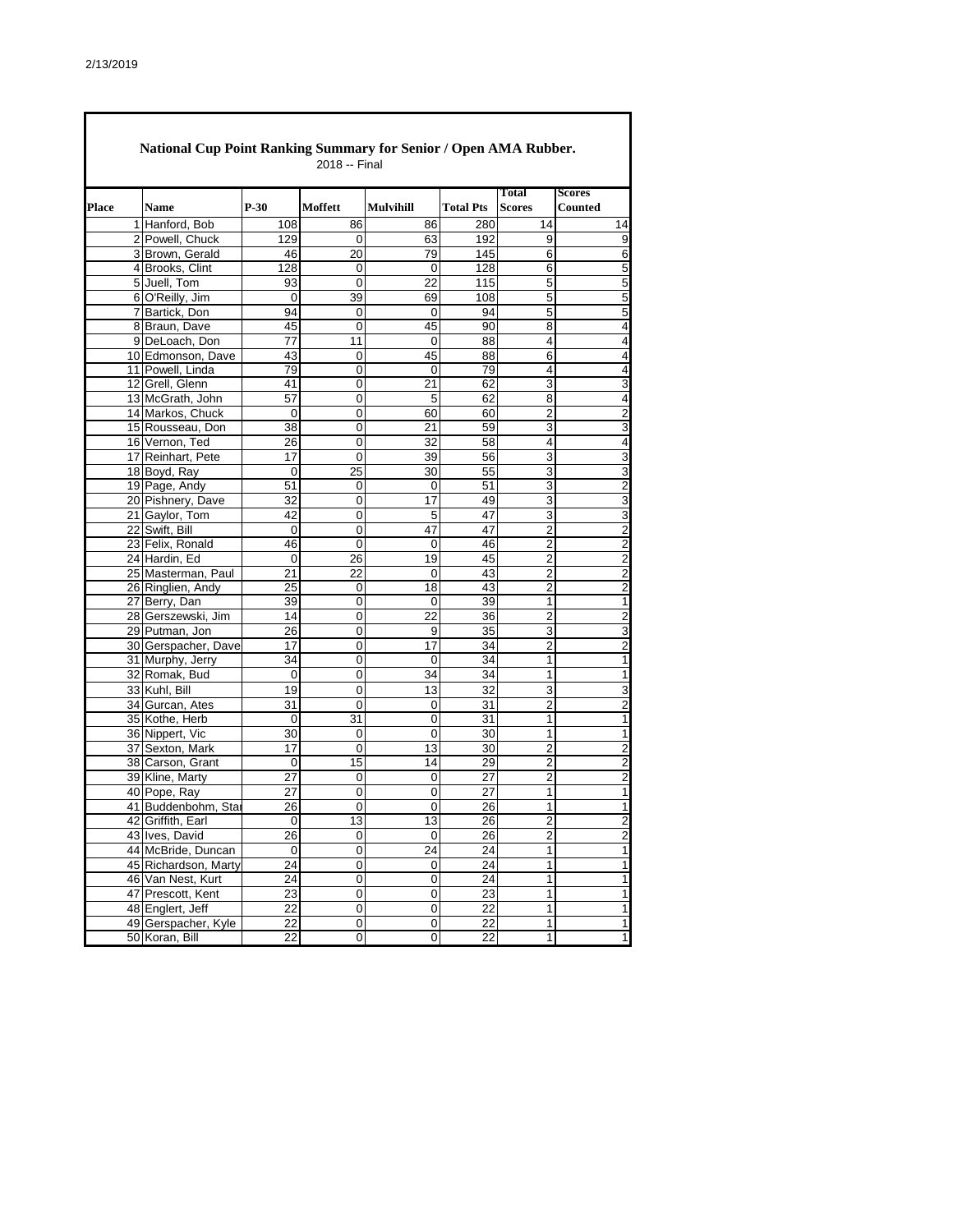$\blacksquare$ 

| <b>National Cup Point Ranking Summary for Senior / Open Glider.</b><br>2018 -- Final |                      |                     |                 |                 |                  |                         |                          |  |  |  |  |
|--------------------------------------------------------------------------------------|----------------------|---------------------|-----------------|-----------------|------------------|-------------------------|--------------------------|--|--|--|--|
| <b>Place</b>                                                                         | Name                 | HLG                 | CLG             | Towline         | <b>Total Pts</b> | Total<br><b>Scores</b>  | <b>Scores</b><br>Counted |  |  |  |  |
|                                                                                      | 1 Batiuk, Tim        | 130                 | 138             | 78              | 346              | 18                      | 16                       |  |  |  |  |
|                                                                                      | 2 Buddenbohm, Star   | 104                 | 113             | 0               | 217              | 9                       | 8                        |  |  |  |  |
|                                                                                      | 3 Powell, Chuck      | 86                  | 98              | 32              | 216              | 13                      | 11                       |  |  |  |  |
|                                                                                      | 4 Covington, Mark    | 57                  | 72              | 66              | 195              | 16                      | 9                        |  |  |  |  |
|                                                                                      | 5 DeLoach, Don       | 91                  | 70              | 0               | 161              | 9                       | 8                        |  |  |  |  |
|                                                                                      | 6 Edmonson, Dave     | 47                  | 46              | 47              | 140              | 13                      | 6                        |  |  |  |  |
|                                                                                      | 7 Hack Jr., Jim      | 46                  | 38              | 54              | 138              | 17                      | 7                        |  |  |  |  |
|                                                                                      | 8 Koran, Bill        | 43                  | 50              | 35              | 128              | 8                       | 6                        |  |  |  |  |
|                                                                                      | 9 Morris, George     | 46                  | 81              | 0               | 127              | 14                      | 5                        |  |  |  |  |
|                                                                                      | 10 Ringlien, Andy    | 40                  | 50              | 15              | 105              | 5                       | 5                        |  |  |  |  |
|                                                                                      | 11 McKeever, Mike    | 54                  | 48              | 0               | 102              | 5                       | 5                        |  |  |  |  |
|                                                                                      | 12 Grawberg, Bruce   | 38                  | 38              | 21              | 97               | 13                      | 5                        |  |  |  |  |
|                                                                                      | 13 Vernon, Ted       | 39                  | 38              | 13              | 90               | 7                       | 5                        |  |  |  |  |
|                                                                                      | 14 Nippert, Vic      | 0                   | 89              | 0               | 89               | 4                       | 4                        |  |  |  |  |
|                                                                                      | 15 Schlarb, Bill     | 48                  | 38              | $\mathbf 0$     | 86               | 5                       | 4                        |  |  |  |  |
|                                                                                      | 16 Pelatowski, Larry | 43                  | 38              | 0               | 81               | 6                       | 4                        |  |  |  |  |
|                                                                                      | 17 Braun, Dave       | 32                  | 36              | 10              | 78               | 9                       | 5                        |  |  |  |  |
|                                                                                      | 18 Bevan, David      | 16                  | 60              | 0               | 76               | 4                       | 4                        |  |  |  |  |
|                                                                                      | 19 Donnelly, Robert  | 36                  | 40              | 0               | 76               | 10                      | $\overline{4}$           |  |  |  |  |
|                                                                                      | 20 Langelius, Jan    | 62                  | 0               | 5               | 67               | 3                       | 3                        |  |  |  |  |
|                                                                                      | 21 Bauer, Ken        | 44                  | $\overline{22}$ | 0               | 66               | 3                       | 3                        |  |  |  |  |
|                                                                                      | 22 Reuter, Bill      | 18                  | 47              | 0               | 65               | 5                       | 4                        |  |  |  |  |
|                                                                                      | 23 Hines, Lee        | 0                   | 63              | 0               | 63               | 3                       | 3                        |  |  |  |  |
|                                                                                      | 24 Spence, Steve     | 43                  | 0               | 20              | 63               | 3                       | 3                        |  |  |  |  |
|                                                                                      | 25 Powell, Linda     | 0                   | 62              | 0               | 62               | 5                       | 4                        |  |  |  |  |
|                                                                                      | 26 Gustafson, Tom    | 34                  | 0               | 21              | 55               | 3                       | 3                        |  |  |  |  |
|                                                                                      | 27 Kuhl, Bill        | 34                  | 19              | 0               | 53               | 4                       | 4                        |  |  |  |  |
|                                                                                      | 28 Fedor, Mike       | 51                  | 0               | 0               | 51               | 4                       | $\overline{4}$           |  |  |  |  |
|                                                                                      | 29 Ferrario, Rocco   | 0                   | 48              | 0               | 48               | 3                       | $\overline{c}$           |  |  |  |  |
|                                                                                      | 30 Pecenkovic, Jasm  | 0                   | 0               | 48              | 48               | $\overline{2}$          | $\overline{2}$           |  |  |  |  |
|                                                                                      | 31 Kline, Marty      | 0                   | 47              | 0               | 47               | 3                       | 3                        |  |  |  |  |
|                                                                                      | 32 Ringlien, Larson  | 21                  | 20              | 5               | 46               | 3                       | 3                        |  |  |  |  |
|                                                                                      | 33 Basta, Mike       | 31                  | 14              | $\mathbf 0$     | 45               | 3                       | 3                        |  |  |  |  |
|                                                                                      | 34 Mollendorf, Joe   | 0                   | 45              | 0               | 45               | 2                       | 2                        |  |  |  |  |
|                                                                                      | 35 Peadon, Tom       | 0                   | 29              | 15              | 44               | $\overline{2}$          | $\overline{2}$           |  |  |  |  |
|                                                                                      | 36 Hutchinson, Greg  | 0                   | 43              | 0               | 43               | 2                       | 2                        |  |  |  |  |
|                                                                                      | 37 Hannah, Bruce     | 0                   | $\overline{20}$ | $\overline{22}$ | 42               | $\overline{2}$          | $\overline{2}$           |  |  |  |  |
|                                                                                      | 38 Campbell, Lee     | 32                  | 9               | 0               | 41               | 5                       | 3                        |  |  |  |  |
|                                                                                      | 39 Gaylor, Tom       | 0                   | 41              | 0               | 41               | 4                       | $\overline{2}$           |  |  |  |  |
|                                                                                      | 40 Farmer, Jim       | 0                   | 0               | 40              | 40               | $\overline{2}$          | $\overline{\mathbf{c}}$  |  |  |  |  |
|                                                                                      | 41 Lyne, Mel         | 0                   | 0               | 40              | 40               | 2                       | 2                        |  |  |  |  |
|                                                                                      | 42 Sifleet, Bob      | 0                   | 0               | $\overline{40}$ | 40               | $\overline{\mathbf{c}}$ | $\overline{\mathbf{c}}$  |  |  |  |  |
|                                                                                      | 43 Bays, Kit         | 0                   | 39              | 0               | 39               | $\mathbf{1}$            | $\mathbf{1}$             |  |  |  |  |
|                                                                                      | 44 Murphy, Jack      | 0                   | 39              | 0               | 39               | 3                       | 3                        |  |  |  |  |
|                                                                                      | 45 Sayre, Jon        | 16                  | 0               | 22              | 38               | $\overline{\mathbf{c}}$ | $\overline{c}$           |  |  |  |  |
|                                                                                      | 46 Kremptz, Kurt     | 0                   | 34              | $\pmb{0}$       | 34               | $\mathbf{1}$            | 1                        |  |  |  |  |
|                                                                                      | 47 Pope, Ray         | 11                  | 23              | $\overline{0}$  | 34               | 3                       | 3                        |  |  |  |  |
|                                                                                      | 48 Pykelny, Mike     | $\mathsf{O}\xspace$ | 34              | $\pmb{0}$       | 34               | $\overline{3}$          | $\overline{2}$           |  |  |  |  |
|                                                                                      | 49 Butz, Dennis      | 0                   | 31              | $\pmb{0}$       | 31               | $\overline{\mathbf{c}}$ | $\overline{c}$           |  |  |  |  |
|                                                                                      | 50 Pishnery, Dave    | 0                   | 30              | 0               | 30               | $\overline{\mathbf{c}}$ | $\overline{\mathbf{c}}$  |  |  |  |  |
|                                                                                      |                      |                     |                 |                 |                  |                         |                          |  |  |  |  |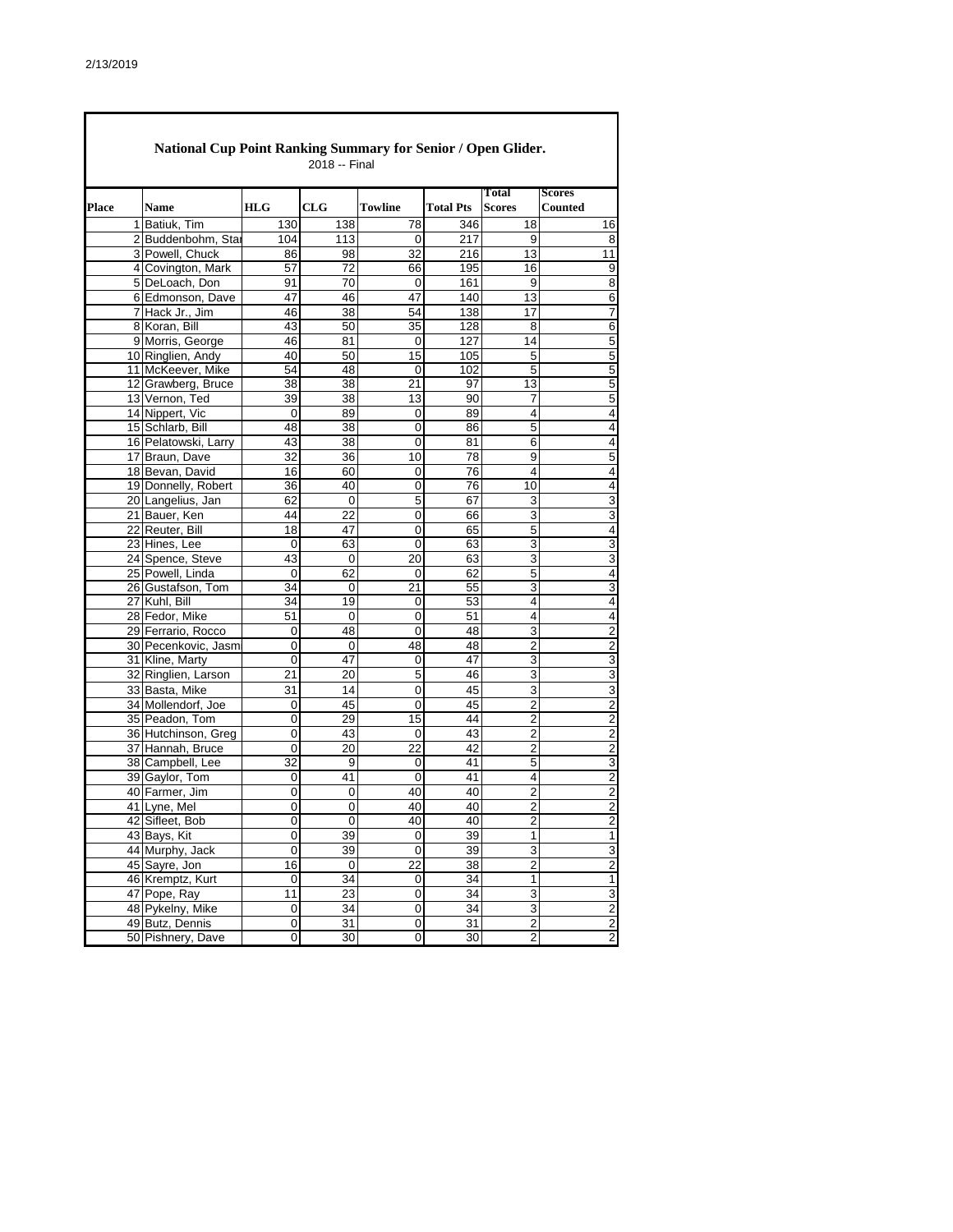|       | National Cup Point Ranking Summary for Senior / Open NOS Rubber.<br>2018 -- Final |                     |              |             |             |                  |                               |                         |  |  |  |
|-------|-----------------------------------------------------------------------------------|---------------------|--------------|-------------|-------------|------------------|-------------------------------|-------------------------|--|--|--|
| Place |                                                                                   | <b>Name</b>         | <b>Small</b> | Large       | 0           | <b>Total Pts</b> | <b>Total</b><br><b>Scores</b> | <b>Scores Counted</b>   |  |  |  |
|       |                                                                                   | 1 Hanford, Bob      | 102          | 74          | 0           | 176              | 9                             | 9                       |  |  |  |
|       |                                                                                   | 2 Swift, Bill       | 56           | 34          | 0           | 90               | 5                             | 5                       |  |  |  |
|       |                                                                                   | 3 Brown, Gerald     | 36           | 42          | 0           | 78               | 4                             | $\overline{\mathbf{4}}$ |  |  |  |
|       |                                                                                   | 4 Sneed, Ed         | 37           | 37          | 0           | 74               | 4                             | 4                       |  |  |  |
|       |                                                                                   | 5 Hannah, Bruce     | 45           | 19          | 0           | 64               | 3                             | 3                       |  |  |  |
|       |                                                                                   | 6 Romak, Bud        | 29           | 31          | 0           | 60               | 3                             | 3                       |  |  |  |
|       |                                                                                   | 7 DeLoach, Don      | 51           | 0           | 0           | 51               | 3                             | $\overline{3}$          |  |  |  |
|       |                                                                                   | 8 O'Reilly, Jim     | 49           | 0           | 0           | 49               | 3                             | $\overline{3}$          |  |  |  |
|       |                                                                                   | 9 Hutchison, John   | 46           | 0           | $\Omega$    | 46               | 3                             |                         |  |  |  |
|       |                                                                                   | 10 Norvall, Larry   | 0            | 45          | 0           | 45               | $\overline{2}$                | $\frac{2}{2}$           |  |  |  |
|       |                                                                                   | 11 Vernon, Ted      | 0            | 44          | 0           | 44               | 2                             | $\overline{2}$          |  |  |  |
|       |                                                                                   | 12 Clemens, Bob     | 43           | 0           | 0           | 43               | 2                             | $\overline{2}$          |  |  |  |
|       |                                                                                   | 13 Crowe, Bernie    | 43           | 0           | 0           | 43               | $\overline{2}$                | $\overline{2}$          |  |  |  |
|       |                                                                                   | 14 Hardin, Ed       | 24           | 15          | 0           | 39               | $\overline{2}$                |                         |  |  |  |
|       |                                                                                   | 15 Chomyn, Mark     | 37           | 0           | 0           | 37               | 3                             | $\frac{2}{2}$           |  |  |  |
|       |                                                                                   | 16 Pykelny, Mike    | 36           | 0           | 0           | 36               | 3                             |                         |  |  |  |
|       |                                                                                   | 17 Reinhart, Pete   | 34           | 0           | 0           | 34               | 2                             | $\frac{2}{2}$           |  |  |  |
|       |                                                                                   | 18 Jester, Michael  | 29           | 0           | 0           | 29               | $\mathbf{1}$                  | $\overline{1}$          |  |  |  |
|       |                                                                                   | 19 Grell, Glenn     | 0            | 26          | 0           | 26               | $\overline{2}$                | $\overline{\mathbf{c}}$ |  |  |  |
|       |                                                                                   | 20 Gerszewski, Jim  | 0            | 25          | 0           | 25               | $\mathbf{1}$                  | $\overline{1}$          |  |  |  |
|       |                                                                                   | 21 Powell, Chuck    | 25           |             | 0           | 25               | 1                             | 1                       |  |  |  |
|       |                                                                                   |                     |              | 0           |             |                  |                               |                         |  |  |  |
|       |                                                                                   | 22 Gurcan, Ates     | 0            | 22          | 0           | 22               | 1                             | 1                       |  |  |  |
|       |                                                                                   | 23 Mayea, Mike      | 0            | 22          | 0           | 22               | 1                             | 1                       |  |  |  |
|       |                                                                                   | 24 Andrews, Jean    | 21           | 0           | 0           | 21               | 1                             | 1                       |  |  |  |
|       |                                                                                   | 25 Gaylor, Tom      | 21           | 0           | 0           | 21               | 1                             | 1                       |  |  |  |
|       |                                                                                   | 26 Prescott, Kent   | 21           | 0           | 0           | 21               | 1                             | 1                       |  |  |  |
|       |                                                                                   | 27 Richardson, Mike | 21           | 0           | 0           | 21               | 1                             | 1                       |  |  |  |
|       |                                                                                   | 28 Boyd, Ray        | 20           | 0           | 0           | 20               | 1                             | 1                       |  |  |  |
|       |                                                                                   | 29 Wade, David      | 19           | 0           | 0           | 19               | 1                             | 1                       |  |  |  |
|       |                                                                                   | 30 Carson, Grant    | 18           | 0           | 0           | 18               | 1                             | 1                       |  |  |  |
|       |                                                                                   | 31 Koverman, Howard | 17           | 0           | 0           | 17               | 1                             | 1                       |  |  |  |
|       |                                                                                   | 32 Brooks, Clint    | 14           | 0           | 0           | 14               | 1                             | 1                       |  |  |  |
|       |                                                                                   | 33 Bartick, Don     | 9            | 0           | 0           | 9                | 1                             | 1                       |  |  |  |
|       |                                                                                   | 34 McBride, Duncan  | 0            | 5           | 0           | 5                | 1                             | 1                       |  |  |  |
|       |                                                                                   | 35 Powell, Linda    | 5            | 0           | 0           | 5                | $\mathbf{1}$                  | $\overline{1}$          |  |  |  |
|       |                                                                                   | 36 Acton, D.        | 0            | 0           | 0           | 0                | 0                             | $\overline{0}$          |  |  |  |
|       |                                                                                   | 37 Adams, Dick      | 0            | 0           | 0           | 0                | 0                             | $\overline{0}$          |  |  |  |
|       |                                                                                   | 38 Allnutt, Peter   | 0            | 0           | 0           | 0                | 0                             | $\overline{0}$          |  |  |  |
|       |                                                                                   | 39 Alvis, M         | 0            | 0           | 0           | 0                | 0                             | $\overline{0}$          |  |  |  |
|       |                                                                                   | 40 Anders, J        | 0            | 0           | 0           | 0                | 0                             | 0                       |  |  |  |
|       |                                                                                   | 41 Anderson, J      | 0            | 0           | 0           | $\Omega$         | 0                             | 0                       |  |  |  |
|       |                                                                                   | 42 Andrade, Paul    | 0            | 0           | 0           | 0                | 0                             | $\overline{\mathbf{0}}$ |  |  |  |
|       |                                                                                   | 43 Aronstein, D     | 0            | 0           | 0           | 0                | 0                             | $\overline{\mathbf{0}}$ |  |  |  |
|       |                                                                                   | 44 Avallone, A      | 0            | 0           | 0           | 0                | 0                             | $\overline{0}$          |  |  |  |
|       |                                                                                   | 45 Avallone, E      | 0            | 0           | 0           | $\pmb{0}$        | 0                             | $\overline{\mathbf{0}}$ |  |  |  |
|       |                                                                                   | 46 Avila, G         | 0            | 0           | $\mathbf 0$ | $\mathbf 0$      | $\mathbf 0$                   | $\pmb{0}$               |  |  |  |
|       |                                                                                   | 47 Ball, Phil       | 0            | 0           | 0           | 0                | 0                             | $\bf 0$                 |  |  |  |
|       |                                                                                   | 48 Barker, J.       | 0            | $\mathsf 0$ | 0           | $\pmb{0}$        | $\pmb{0}$                     | $\overline{\mathbf{0}}$ |  |  |  |
|       |                                                                                   | 49 Barlow, R.       | 0            | 0           | $\pmb{0}$   | $\pmb{0}$        | 0                             | $\mathbf 0$             |  |  |  |
|       |                                                                                   | 50 Barr, B          | 0            | 0           | 0           | 0                | 0                             | 0                       |  |  |  |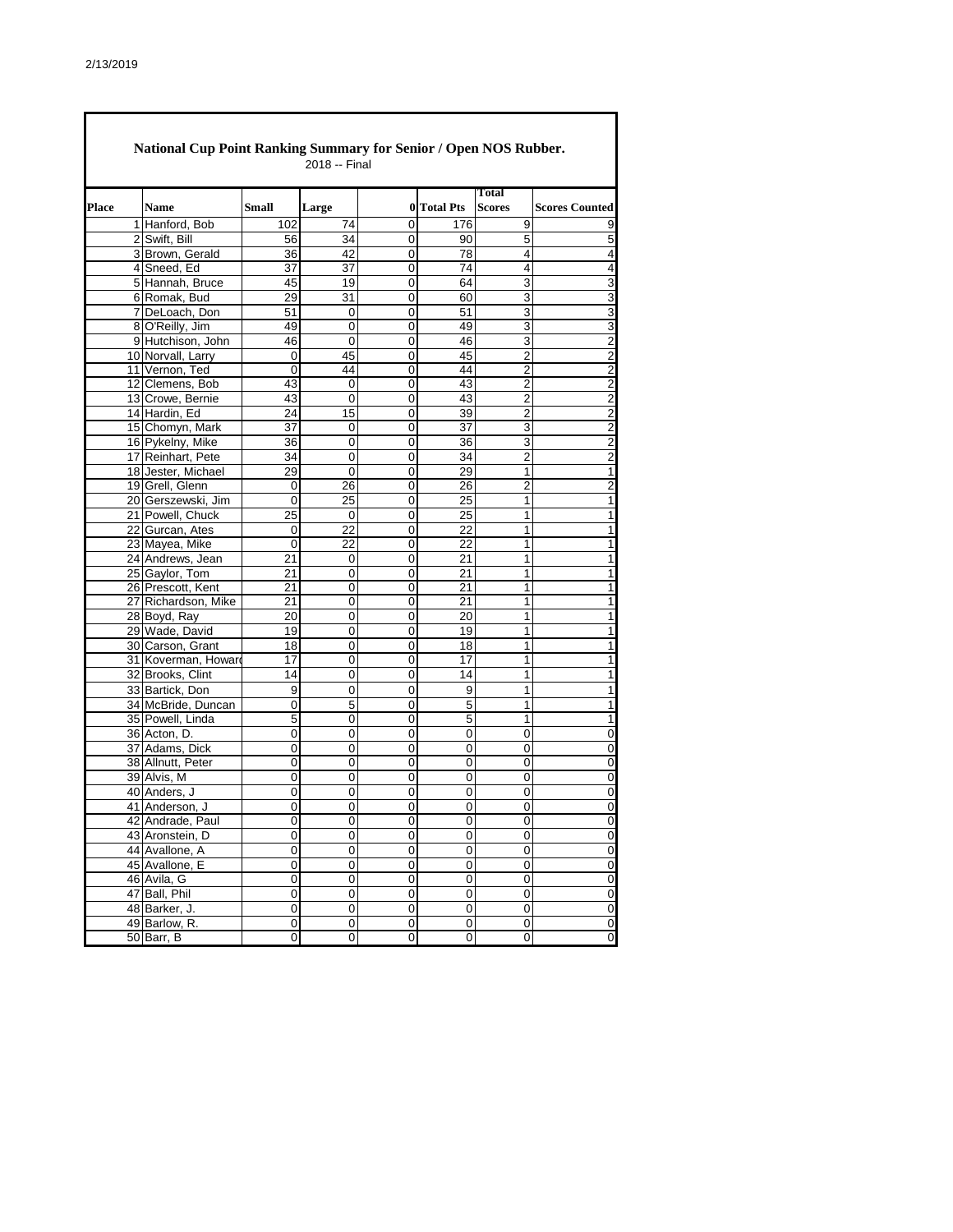|              |                                  |                     |                       |                |                  | <b>Total</b>   |                         |
|--------------|----------------------------------|---------------------|-----------------------|----------------|------------------|----------------|-------------------------|
| <b>Place</b> | <b>Name</b>                      | E-36                | Electric A Electric B |                | <b>Total Pts</b> | <b>Scores</b>  | <b>Scores Counted</b>   |
|              | 1 Murphy, Jack                   | 145                 | 107                   | 77             | 329              | 16             | 15                      |
|              | 2 Avla, Yuda                     | 137                 | 49                    | 17             | 203              | 9              | 8                       |
|              | 3 Sifleet, Bob                   | 92                  | 46                    | 32             | 170              | 8              | 7                       |
|              | 4 Brooks, Clint                  | 112                 | 50                    | 0              | 162              | 11             | 7                       |
|              | 5 Mecham, Al                     | 69                  | 71                    | 17             | 157              | 10             | 10                      |
|              | 6 Morris, George                 | 69                  | 62                    | 23             | 154              | 14             | 7                       |
|              | 7 Hooke, Drake                   | 63                  | 0                     | 60             | 123              | 5              | 5                       |
|              | 8 Hines, Lee                     | 90                  | 32                    | 0              | 122              | 9              | 7                       |
|              | 9 DeLoach, Don                   | 63                  | 23                    | 0              | 86               | 4              | 4                       |
|              | 10 Reuter, Bill                  | 40                  | 39                    | 0              | 79               | 7              | 4                       |
|              | 11 Powell, Chuck                 | 76                  | $\mathbf 0$           | 0              | 76               | 4              | 4                       |
|              | 12 Calvert, Phil                 | 39                  | 22                    | 14             | 75               | 5              | 4                       |
|              | 13 Donnelly, Robert              | 31                  | 23                    | 18             | 72               | 4              | 4                       |
|              | 14 Murphy, Jerry                 | 32                  | 33                    | 0              | 65               | 4              | 4                       |
|              | 15 Abernathy, Mike               | 45                  | 19                    | 0              | 64               | 5              | 3                       |
|              | 16 Elder, Dale                   | 40                  | 0                     | 18             | 58               | $\overline{2}$ | $\overline{c}$          |
|              | 17 Ivers, Dick Sr                | 58                  | 0                     | 0              | 58               | 2              | 2                       |
|              | 18 Terzian, Fred                 | 55                  | 0                     | $\overline{0}$ | 55               | 3              | 3                       |
|              | 19 Sechrist, Dave                | 17                  | 18                    | 19             | 54               | 3              | 3                       |
|              | 20 Tarcher, Ben                  | 32                  | 21                    | $\mathbf 0$    | 53               | 3              | 3                       |
|              | 21 Scott, Dwight                 | 5                   | 14                    | 33             | 52               | 3              | 3                       |
|              | 22 Vanderbeek, Bill              | 47                  | 0                     | 0              | 47               | 4              | $\overline{2}$          |
|              | 23 Ives, David                   | 44                  | 0                     | 0              | 44               | 2              | 2                       |
|              | 24 Vernon, Ted                   | 44                  | 0                     | $\mathbf 0$    | 44               | 3              | $\overline{2}$          |
|              | 25 Buddenbohm, Stan              | 42                  | 0                     | 0              | 42               | 3              | 2                       |
|              | 26 Ray, Ralph                    | 40                  | 0                     | 0              | 40               | $\overline{2}$ | $\overline{c}$          |
|              | 27 Hack Jr, Jim                  | 0                   | 39                    | 0              | 39               | $\overline{c}$ | $\overline{c}$          |
|              | 28 Pangell, Rick                 | 33                  | 0                     | $\mathbf 0$    | 33               | $\overline{c}$ | 2                       |
|              | 29 Stalick, Bob                  | 29                  | 0                     | $\mathbf 0$    | 29               | $\overline{2}$ | 2                       |
|              | 30 Sowder, Bob                   | 0                   | 0                     | 28             | 28               | 1              | 1                       |
|              | 31 Pivonka, Jace                 | 26                  | 0                     | 0              | 26               | 1              | 1                       |
|              | 32 Cover, Hal                    | 24                  | 0                     | 0              | 24               | $\overline{2}$ | $\overline{c}$          |
|              | 33 Mattes, Bob                   | 0                   | 0                     | 24             | 24               | 1              | 1                       |
|              | 34 Jennings, Jim                 | 0                   | 23                    | $\mathbf 0$    | 23               | 1              | 1                       |
|              | 35 Reuter, Wes                   | 22                  | 0                     | 0              | 22               | 1              | 1                       |
|              | 36 Redlin, Carl                  | 21                  | 0                     | 0              | 21               | 1              | 1                       |
|              | 37 Lapraik, Scott                | 20                  | 0                     | 0              | 20               | 1              | 1                       |
|              | 38 McGuckin, Derek               | 19                  | 0                     | 0              | 19               | 1              | 1                       |
|              | 39 Taylor, Jim                   | 19                  | 0                     | 0              | 19               | 2              | $\overline{\mathbf{c}}$ |
|              | 40 Pykelny, Mike                 | 18                  | 0                     | 0              | 18               | 1              | 1                       |
|              | 41 Masterman, Paul               | 17                  | 0                     | 0              | 17               | 1              | 1                       |
|              | 42 Etherington, Chuck            | 16                  | 0                     | 0              | 16               | 1              | 1                       |
|              | 43 Pishnary, Dave                | 13                  | $\mathbf 0$           | $\mathbf 0$    | 13               | 1              | $\mathbf{1}$            |
|              | 44 Hutchinson, Greg              | 9                   | 0                     | 0              | 9                | 1              | $\mathbf{1}$            |
|              | 45 Pratt, Johnnie                | $\overline{9}$      | $\mathbf 0$           | $\mathbf 0$    | $\overline{9}$   | 1              | 1                       |
|              | 46 Powell, Linda                 | 6                   | 0                     | $\mathbf 0$    | 6                | 1              | 1                       |
|              | 47 Cooney, Ralph                 | 5                   | $\overline{0}$        | $\overline{0}$ | $\overline{5}$   | 1              | 1                       |
|              | 48 Allebone, Ted                 | $\overline{0}$      | 0                     | 0              | $\overline{0}$   | 0              | 0                       |
|              | 49 Anderson, D<br>50 Anderson, J | $\mathsf{O}\xspace$ | $\pmb{0}$             | $\pmb{0}$      | $\pmb{0}$        | $\pmb{0}$      | 0                       |
|              |                                  | 0                   | 0                     | 0              | 0                | 0              | 0                       |